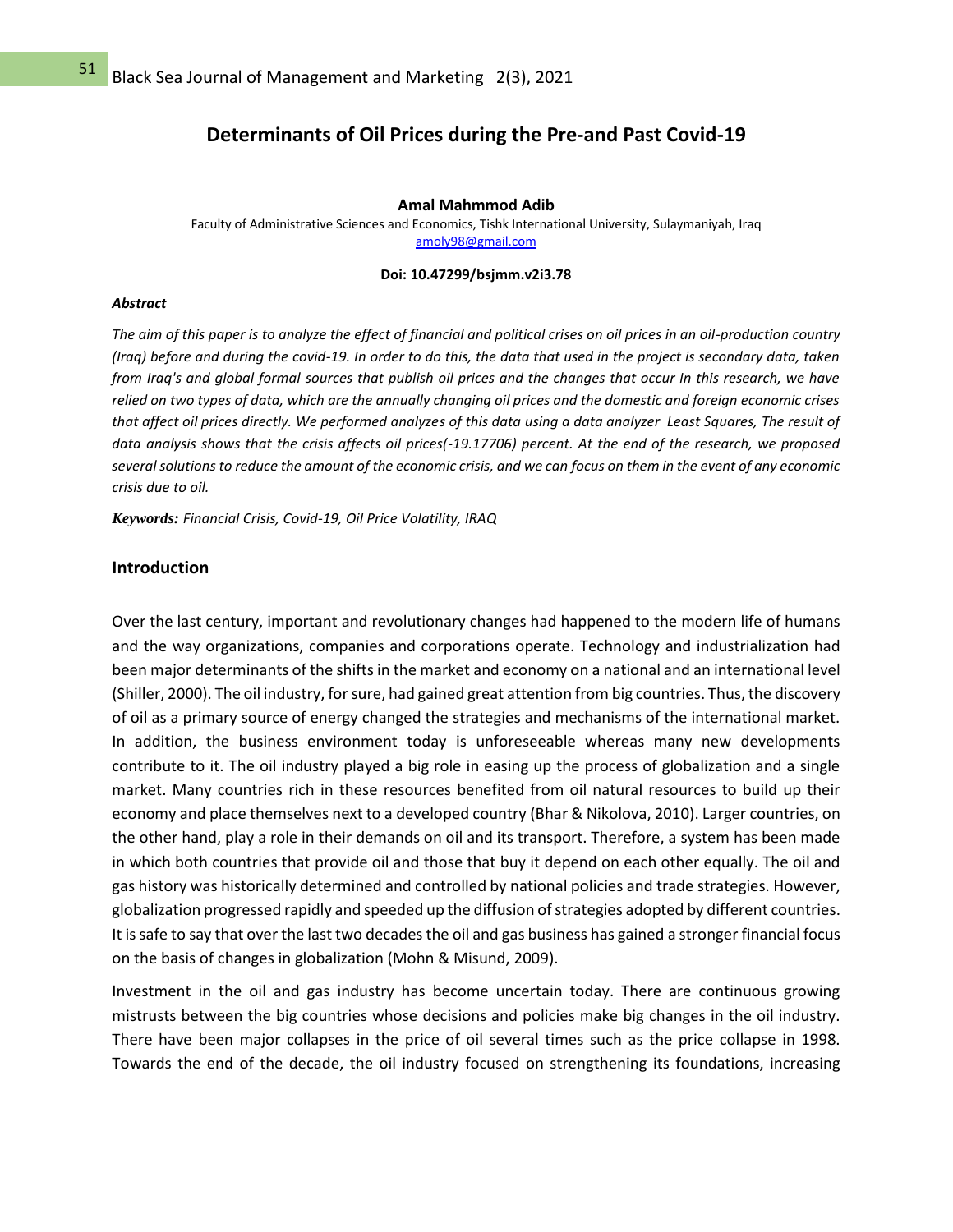products, cost-cutting, and speeding up transport in short-term profitability strategies (Antill & Arnott, 2002).

Iraq as one of the conflicted areas of the Middle East is found to have massive oil resources. The history of finding oil goes back to the last century. Since then many foreign companies from different countries have made big deals with Iraq's government to have a role in the extraction, production, and transport of oil. Advances in technology have not left the country behind, but with time, Iraq became more dependent on its oil market. The strategies of the country to build up a strong economy are built upon the oil and gas industry. Since the oil industry is shortly profitable and is uncertain, Iraq's national economy has become vulnerable because any falls in the price of oil in the international market will lead to the downfall of its economy. In addition, after the discovery of oil, Iraq has neglected other important sectors like agriculture, transport, banking, and small businesses. The entire country waits to become employed by the government. Therefore, whenever there happens a change to the price of oil, every family will be affected. The problem with the vulnerability of Iraq is the fact that it is not politically strong enough to determine the price of oil in the national market, meanwhile, big countries who do not singly base their economy on the oil market but rather have big shares in it can easily determine the fate and price of oil for years and even for decades ("Impact of Oil Price Fluctuations on Human Development: A Standard Study of Iraq," 2018).

There has been a long going argument on whether the benefits oil industry to Iraq is strong enough to outweigh the damages made. Many citizens of the country believe that oil resources have been a curse on their lives and have brought them no good except for conflicts and foreigners. The government, on the other hand, does not give mind and attention to the demands of the people. An increase in the number of employees and orienting life towards the oil business may have been a good strategy to elevate the quality of life in the country. People in urban areas and villages migrated and moved their houses to the cities; therefore, the agricultural sector got abandoned. People who used to have small businesses also became employees of the government and their small businesses were replaced by foreign investors. Meanwhile, the national production industry also fell down because products from the neighboring countries were imported in massive numbers. With all these going on and when the price of oil was at the peak, conflicts and terrorism would not leave the country making it more unsafe and vulnerable.

Disruption in the government towards the oil production and its transport has also caused big damage to the country. People of Iraq have always complained of disruption and blurred clarity in what happens to the money earned from oil. Looking at the other countries of the Middle East, it is a matter of fact that oil can change a developing country to a developed one. However, the government has not paid attention to improve the life of people, reconstruct the roads, build large markets, and improve health and education systems, and so on. Therefore, the country is now delicate and the people are suffering from poverty (Palley, 2004).

Iraq has gone through economic, security crises, and tourism has led to deterioration in the economic situation. It is considered the source of the Iraqi economy, and the reason for Iraq's political weakness. Oil is exposed in Iraq economically, and not only the crises inside and inside it also had a clear role. In 2003 the global demand for oil increased, clinics at prices Oil peaked in 2004, and returned to the same level in 2005 (Mert, 2016). The cause of this crisis is the "global financial crisis".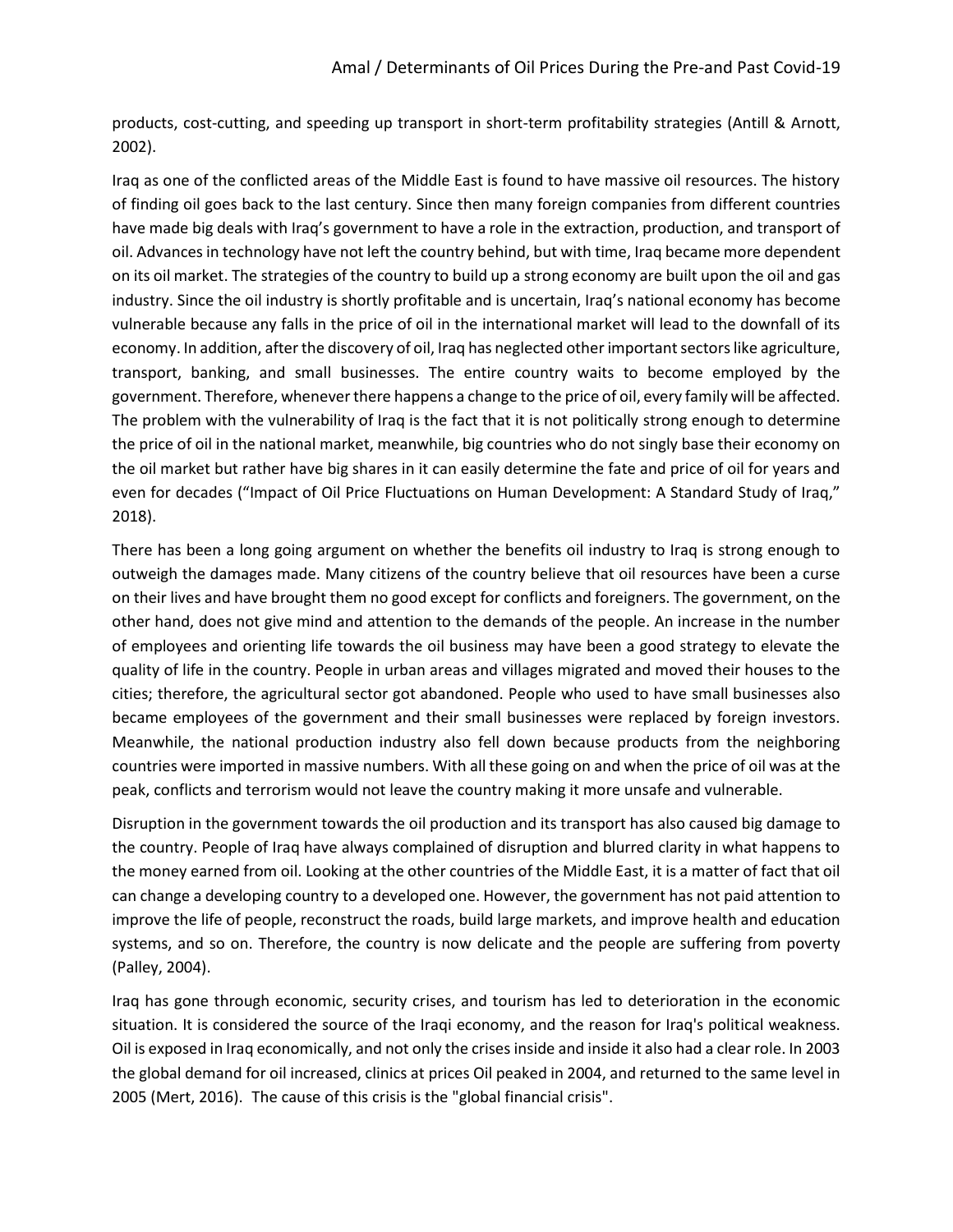After the crises of 2007-2008 Iraq's economy was stable until the 2014 when ISIS attacked Iraq. Moreover, the crisis of ISIS had a major effect on Iraq's economy and many consequences. For instance, the production of oil was decreasing which eventually leads to decreasing in the price of oil. (Abdullah, Majeed, & Ahmed, 2019)

KRG Iraq has a share in the Iraqi economy because most of the oil refineries are in the northern regions and because of the political events that began in 2014 to the present day, these events greatly affected the Iraqi economy. The region's crisis led to problems inside and outside the region, to deductions in salaries, even trade between the region and foreign countries.

From the onset of the global COVID-19 pandemic, it has been crystal clear that the oil and gas industry will be affected and there will be significant worldwide changes. The chain reactions have created an unstable market very vulnerable to changes in political and strategical adoptions. Companies that invest in the oil and gas industry are in the midst of a two-ended crisis today; the war in oil price and the COVID-19. The demands for oil and gas have reduced because large companies and industries are shut down during this pandemic, and due to slow down in other sectors that were based on the oil production. Big companies respond to the pandemic by cutting their capital and operational costs, which will equalize and reflect in the suppliers of oil services. It believed that the COVID-19 pandemic will have potentially longterm effects on all oil, gas, and chemicals companies and countries will have to find alternatives methods of obtaining energy that is more cost-effective meanwhile keeping long-term relationships with oil and gas suppliers. Finally, to take practical steps to save the national and international economy (Understanding the Sector Impact of COVID-19, 2020).

Throughout this paper, the different aspects of oil and gas industry will be discussed in detail including the major and minor determinants and the impacts of COVID-19. In addition, the important changes in strategy that needs to be adopted by Iraq will be discussed in order to save its falling economy.

### **Research Problem**

The relationship between oil prices in Iraq and global and internal crises is needed to be investigated more and more. There are studies to analyze crises, this thesis seeks to analyze the crises that directly affected Iraqi oil prices. This research, in researcher's opinion, will help focus more on developing long-term plans in the event of expected or unexpected crises, in order to avoid crises that directly affect the Iraqi economy, and everyone knows that the economic situation is in constant deterioration.

### **Research Objective**

The aim of this research is to verify whether there is a direct impact of the global and internal crises on the oil prices in Iraq in previous years, using data on oil prices as well as the total annual production.

### **Research Hypotheses**

The following hypotheses have been empirically tested to answer the research question:

H0: there is no relationship and impact of financial crisis on oil price.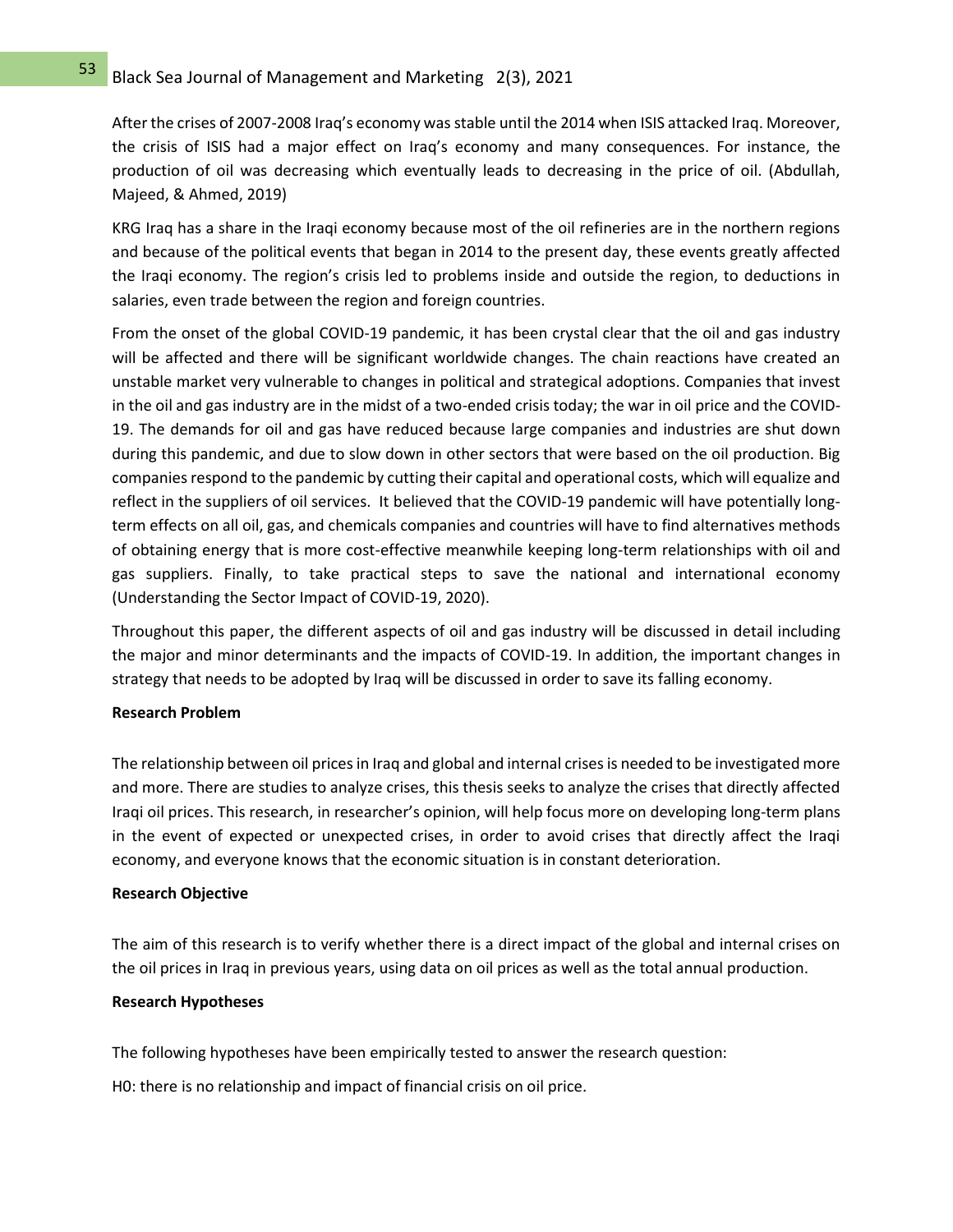H1: financial crisis has negatively and significantly impact on oil prices.

## **Literature Review**

## **The Price of Crude Oil and its Relationship with Global Financial Crisis**

The topic of this study indicates that the production of oil and price of oil affects most if not all aspects in every country, especially affects the economy and finance of the country. This study focuses on Iraq, because Iraq is one of the countries that lives entirely on oil and financial crises happen in the country every now and then.

The topic of the discussion to be concerned about, is either the government's attitude with production and price of oil that lures the country into a periodic financial crisis, or is it the instability of oil's price in the world that affects every country and in particular to this case, (Iraq) as it fully depends its economy on the demand of oil in the world.

There are numerous conducted studies on production of oil and its price, and financial prices. But in this literature review several relatable topics of research and papers to our topic have been highlighted. They have been explained in a general way below;

## **Crisis in General**

A crisis is what puts everyone in the world into difficult situations. Every country has suffered due to multiple types of crises. But, they have survived. Since human beings are survival creatures and they do not give up in difficult situations. There are many types of crises such as technological crisis, natural crises, financial crises and they all have their own consequences, in this study, I have mainly focused on financial crises and its relationship to the price of crude oil.

When it comes to description of crisis, the fundamental complication arising is the how and the means behind it. It is best described as the economical suffering which is very serious to a degree that causes a significant fall down of the majority of the capital inside the entity (Allen & Galle, 2007).

A crisis in bills and currency is best framed in the description as an imposed switch in the uniformity, neglecting of a fixed rate of exchange or an international rescue. The next complication lies in the quantification of the crisis's life span as of how long. To gain the capability of doing that, one needs to calculate the Gross Domestic Product GDP's rate of trend for at least the five years earlier. The time scale of a crisis, in other words, the exact "period" of a crisis, is the time span prior to the comeback of the gross domestic product GDP's value to the trend rate. At last, sizing the profundity and the drop of the crisis's depth is computed through casting up the output loss corresponding to trend of the crisis's same span (Allen & Galle, 2007).

There are three types of phenomena in the terms of crisis. Circle of Crisis of Banking and circle of crisis of currency. And we have the intersection of the two circles referred to as the twin crisis. These sorts of crises have happened and come to existence in numerous dissimilar and unlike monetary and regulatory authorities. In the 1.2 centuries past, we have seen crises that have been accompanied with economic fall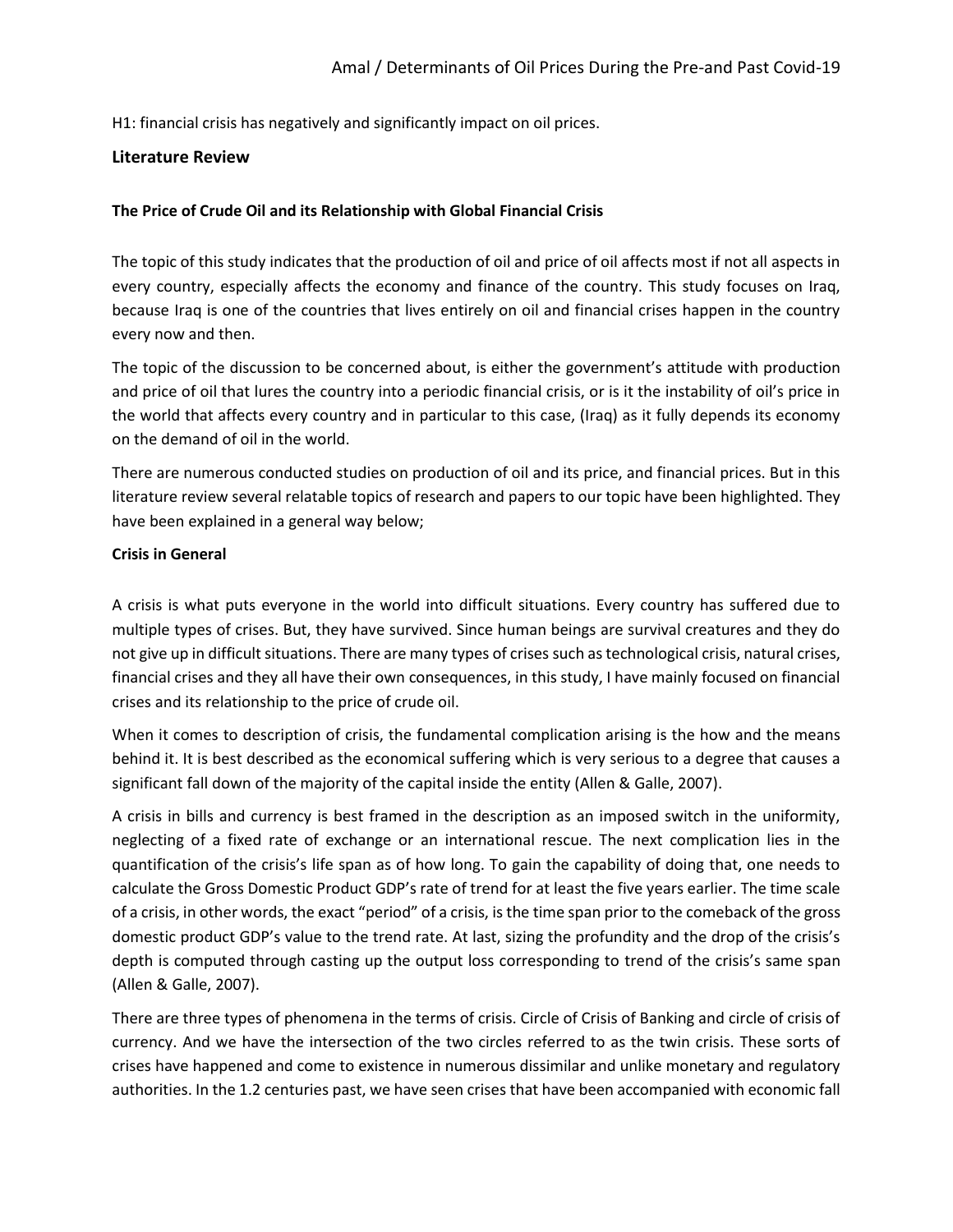down that have been on for about three years, and they have cost approximately five to ten percent of the total gross domestic product value each time (Allen & Galle, 2007).

As for the Twin crisis being in the intersection circle of the other two, is familiar and recognized with their big amount of output loss. In case of recessions, having depressions and downfalls with crisis are always more dramatic and more seriously harmful than without them (Allen & Galle, 2007).

## **Global Financial Crisis**

A financial crisis is not a simple incident in which a downfall takes place and results in a crisis in finances. It is more of a mixture and a combination of events together with important details like sizable switches and changes in credit volume and asset values, grave disturbance in financial intermediation, external financing contribution, extensive balance sheet difficulties, and the lnessisation of large scale support from the government (Claessens, Kose, Laeven & Valencia, 2013).

However, these events can be brought to happening on numerous different grounds and by a variety of elements and factors, financial crises are often led by credit and asset blasting that afterwards switch into down draws. In consequence to that, numerous speculations and theories that are on the matter of finding the birthplace and origin of a financial crisis have acknowledged the significance of steep maneuvers in the markets of asset and credit (Claessens, Kose, Laeven & Valencia, 2013).

Regardless of where, how and any other background formulas affecting it, financial crises have repeated and frequent grounds, but also, they appear in multiple shapes and structures. A financial crisis is usually recognized and accompanied by one or more of the phenomena that are laid below: considerable swap in volume of credit and values of assets, critical disturbance in financial intermediation and providing of external financing to numerous different features in the economy, immense problems in balance sheets (either of firms, households, mediator financials, and sovereigns), and when mentioning extensive government support and help, meaning in the shape of liquidity support and recapitalization). Most of the time, it is extremely difficult to successfully identify and characterize a financial crisis, due to the variety of dimensions it acquires and the complexity it possesses, in terms of events (Claessens, Kose, Laeven, & Valencia, 2013).

## **The Price of Crude Oil**

The globally known phenomenon of pricing is characterized by levels of supply and levels of demand. Basically when a demand is high for a product, that product's price rises proportionally with it, and vice versa. The same scenario applies for supply, but in reverse. Meaning if supply is low, the price goes up in return and vice versa (Bencivenga, D'Ecclesia, & Triulzi, 2012).

However, this is not always the case for oil prices. The significance of oil prices might also be increased due to the reality that other forms of energy like coal and gas mainly, and to smaller length electricity, are all proceed sometimes in order to engage with oil and compete in turn. And this is so that prices of oil become dependent on a variety of factors in the market (Bencivenga, D'Ecclesia, & Triulzi, 2012).

Among all product markets in the entire world, the unpurified oil known as the crude oil, is the largest market of all. Also, the benchmark crudes are a central feature of the oil pricing system. With this being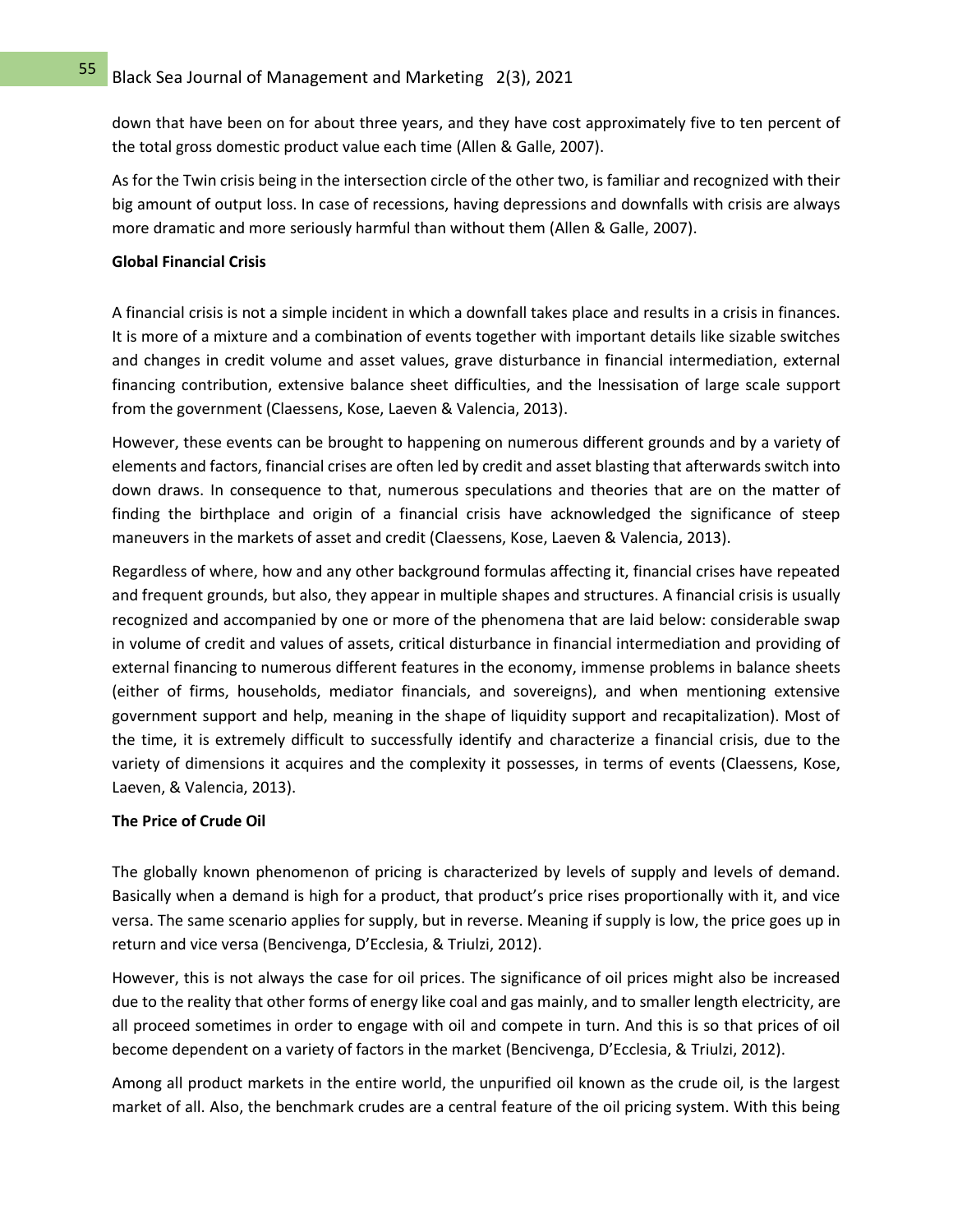said, the unpurified oil, the crude oil's rise and fall of price affects the world's economy in a great scene. Also, the sudden movements in the oil price, the shock prices possess many significant implications to the international stock market in terms of asset allocations and portfolio risk management (Bencivenga, D'Ecclesia & Triulzi, 2012).

To be more accurate, there are precisely nine sectors that show statistically great and important relation with oil-features return distribution and industry excess return (Mensi, 2019). Prices of oil in the markets are all exchanged with American dollars, internationally. Because of this any potential change in the rate of dollar exchange affects the perceptive price by the buyers and consumers, also producers of oil and/or products that are related to oil (Roubaud & Arouri, 2018).

In the Figure 1 below, oil price is presented over seventy years of time. The graph is full of fluctuations. Full of up rises and downfalls over the 70-year period. As it can be observed below from the graph, oil price has seen a significant stability before the year 1970 as it has not taken any up rises critical enough to show any steep movements in the graph. But when you move forward forty years in the graph, the maneuvers in the price are dramatically switched. Many obvious factors are behind such distresses and the most obvious one was the appearance of ISIS entrance into the market. ("Crude Oil Prices - 70 Year Historical Chart", 2021).



**The Relationship between the Price of Crude Oil and Global Financial Crisis**

Changes in oil prices frequently give a grave distress to policy makers in the globe due to its significant negative impacts and effects on the economy of the world. As a result, investors have changed their views and approaches towards keeping their investments in gold as another alternative to investing in oil and stocks. There are many links between gold and oil channels that close them to each other, but the clearest and bold one is through inflationary stocks (Yaya, Tumala & Udomboso, 2016).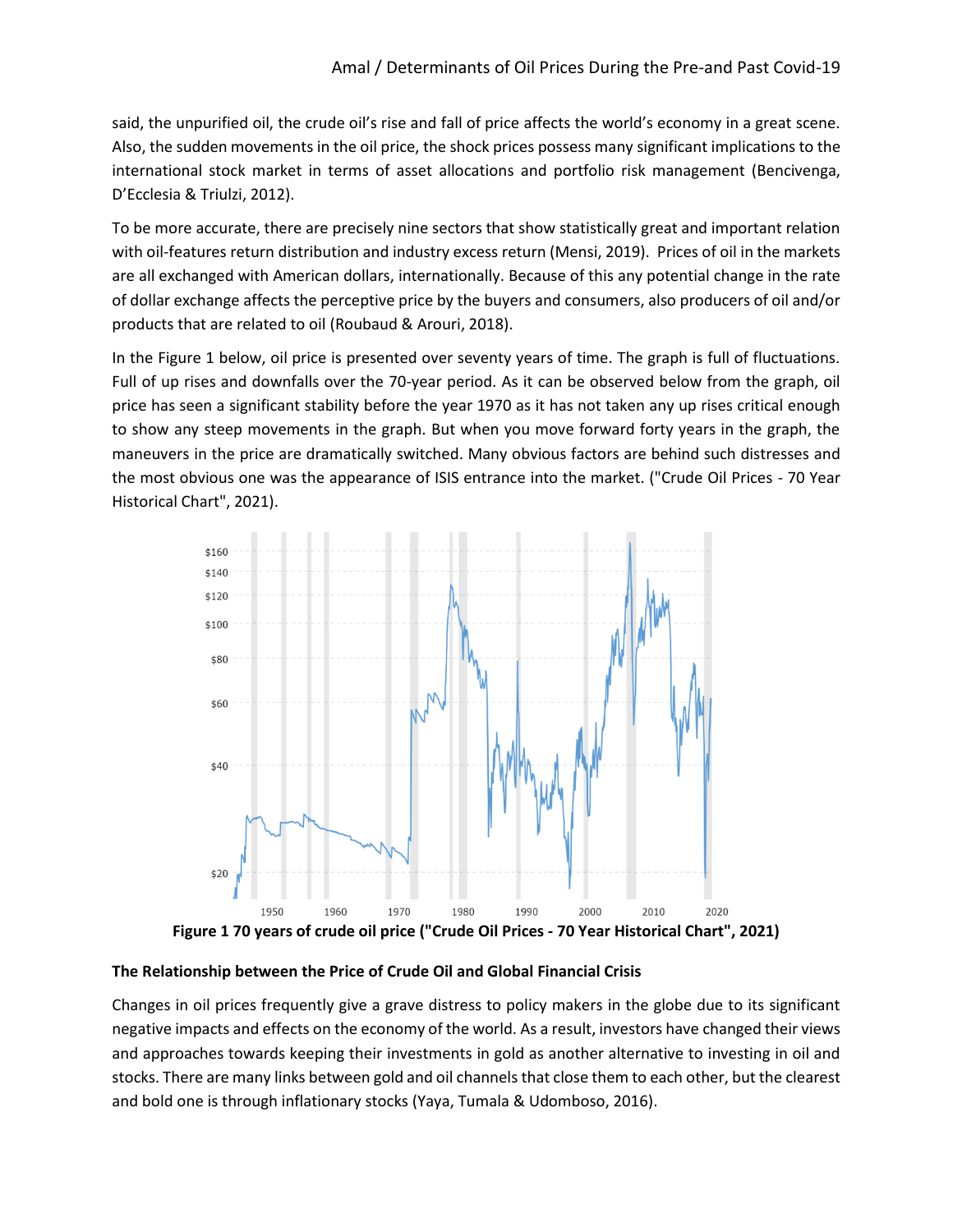There are a numerous and variety of researches and papers regarding the factors that possess impacts on oil prices in the market. According to oil prices and the financial crisis study; oil prices escalate with respect to variables of economy and finances. This study considers investigations of Hamilton 2009 that focused their thoughts on the macroeconomic fundamental role against predictions of economic theory (Bencivenga, D'Ecclesia, & Triulzi, 2012). Hamilton inspected three major ways in his study, which were demand supply, statistical regularities of prices and predictions of economic theories. These three ways significantly affected oil prices and were of Hamilton's findings. He discovered three key features that were initial pressure points of affecting oil prices. At the same time, triggers of commodity speculations. The three elements are, low price elasticity of demand, strong growth in demand from emerging countries and failure of global productions to increase (Bencivenga, D'Ecclesia, & Triulzi, 2012).

According to the Impact of the global financial crisis on the crude oil market study, the global 2008's financial crisis focused mainly and significantly impacted on crude oil prices. The crisis that happened in 2008 in Housing market in the United States, the bubble that was formed on the US market by the housing supporting banks, did not only crash the Market of Housing, but also had a butterfly effect on the entire world's economy and market. It was ripped out to the entire finance of the world (Joo, Suh, Lee, & Ahn, 2020). In turn, this global financial crisis made the price of crude oil fluctuate on a daily basis. Maneuvered up and fell down sharp in the times and also after the global financial crisis. From July 2008 the price of one barrel of oil fell from the peak by 80%. It fell to 30.28 USD per barrel for five consecutive months. Oil is a source of energy for the entire world (Joo, Suh, Lee, & Ahn, 2020).

Technology and industries around the globe depend on oil to continue functioning. A sudden drop in the market at any time is a great penalty and hits the world economy very critically. Late studies about the market have explored immensely about crude oil market's properties like, the efficiency, long term equilibrium, and collective phenomena post GFC period (Joo, Suh, Lee, & Ahn, 2020).



**Figure 2 Volatility and Financial Crisis (Joo, Suh, Lee & Ahn, 2020)**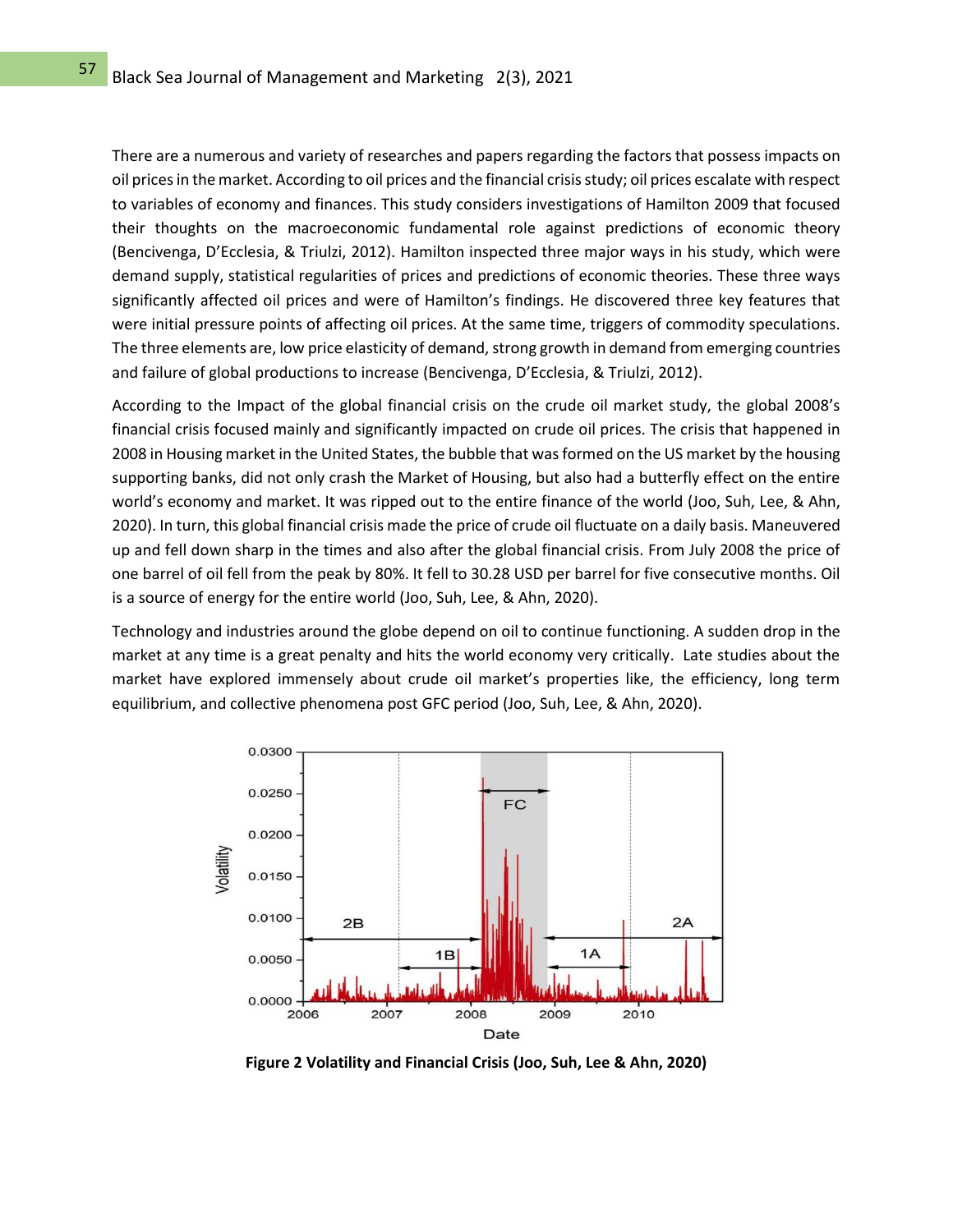Figure 2 shows the volatility of the WTI prices (long scaled) versus the, the time span varying. The area in the middle shaded shows the financial crisis length, as clear and obvious as it can be, during the time of the crisis the volatility fluctuations are going up and falling down rapidly and continuously. As for the lines in the right and left of the shaded area, indicate the average volatility for each period (Joo, Suh, Lee, & Ahn, 2020).

The mechanism of pricing has switched due to the multiple macroeconomic outer shocks that in turn have changed the psychology of market participants' presumptions. And because of this the oil market has become yet more insatiable overall. The global economic depression and down turn cause a steep drop in commercial unpurified oil trading. Meanwhile on the other hand, the non-commercial trading made an overflow (Joo, Suh, Lee & Ahn, 2020).

To conclude in a nutshell, financial crises and the price of crude oil are two elements that are interconnected to a very deep level. Any occurrence of any financial change, affects the price of a crude oil exponentially. Any change in price of oil, going up in the chart or falling down in a maneuver, impacts the status of the entire world's economy and finance.

## **Methodology**

## **Participants**

In this outlines the methodology used in thesis to assess the relationship between global crisis and oil price. The range of the study covers the period from 2004 to 2020. In this thesis, we discuss the impact of crisis on the rest of oil price. Due to the continuous and unexpected changes that have occurred in Iraq in the years 2004-2020, these disasters have affected the security situation and the economy in particular, and the Iraqi economy is completely dependent on "oil". For this reason, it is interesting to study the continuing effects of these crises on oil prices. For doing this study we have used secondary data, oil price data and crisis data.

In every research they have to use data to analyse it and take the result to make best solution for the problem. Each research has a data collection method. Because of this we have two types of data (primary data) and (secondary data), primary data that data they are already collected by the personal experiences. The data is collected through, surveys, interviews, case study (Surbhi, 2020). The second types of data's that we have used in this research is secondary data, this type of data it means second-hand information, this data is all already collected.in this promptly accessible shape of information collected from different source like censuses, government publications. (Surbhi, 2020).

## **Procedure and Measure**

In order to achieve research objective secondary data has been collected, because in this research, certified and correct data must be used from official and documented government websites (The data collected from three documented government websites (SOMO and makingpolicies.org). There are two variable financial crises and oil price on of them is independent (financial crisis) and the other variable depended (oil price). Based on the results of the research, there are several crises that affected oil prices,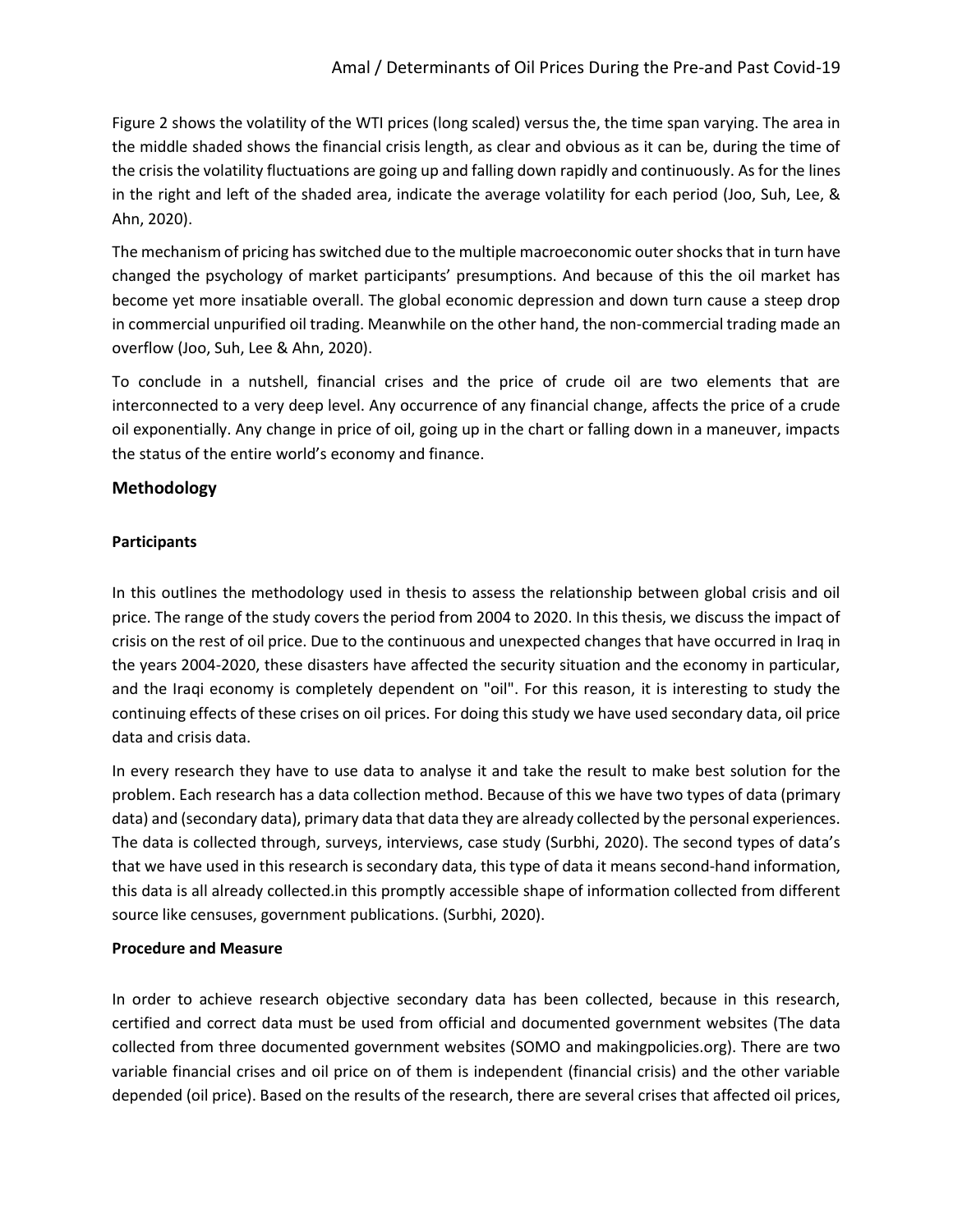including the global crisis that occurred in 2008, and in 2014 until 2016, Iraq was affected by two successive crises, including ISIS and the economic crisis in KRG, and the last crisis is the COVD-19.

To achieve research objective, eviews9 was used as an econometrics program. EViews is a statistical analysis used by financial analysts, economists, and policy analysts (Brochure, 2015).

First of all, we have to test (Unit root test), the unit root test is a test of stationarity in a time series. If the time offset does not cause the shape of the distribution to change, then the time series has stationarity; the unit root is one of the causes of instability (Stephanie, 2016).

Second test was Co-integration, Counteraction deals with common behaviors of multivariate time series. In practice, it often happens that each individual component of a multivariate time series may be nonstationary, but some linear combinations of these components are fixed. Counteraction studies the effects of these combinations and the relationship between the various components (Chan, 2001).

The third type of test was least square. It was used to determine the most suitable line for a set of data and visually demonstrate the relationship between data points. Each point of the data represents the relationship between the known independent variable and the unknown dependent variable (Kenton, 2021).



## **Data Analysis**

**Figure 3 Table Oil Price Volatility in Iraq from 2004-2020**

According to the oil price chart, it's understandable that there are some fluctuations in the oil price from 2004 until COVID 19 pandemic year 2020. The oil prices reach \$60 in 2005 and then sharply decreased to less than \$20 in 2006. Then it starts to rise until 2009 and it records \$74.61 in value. After then it starts to decrease until 2011 the oil price value comes to \$26.1 and it continue to increase until 2014 the oil price value hits the top and it records \$97.98 which is the highest value in the history of oil. Suddenly this value decreased to \$32.52 which created financial crisis in Iraq especially in Kurdistan region because nearly 97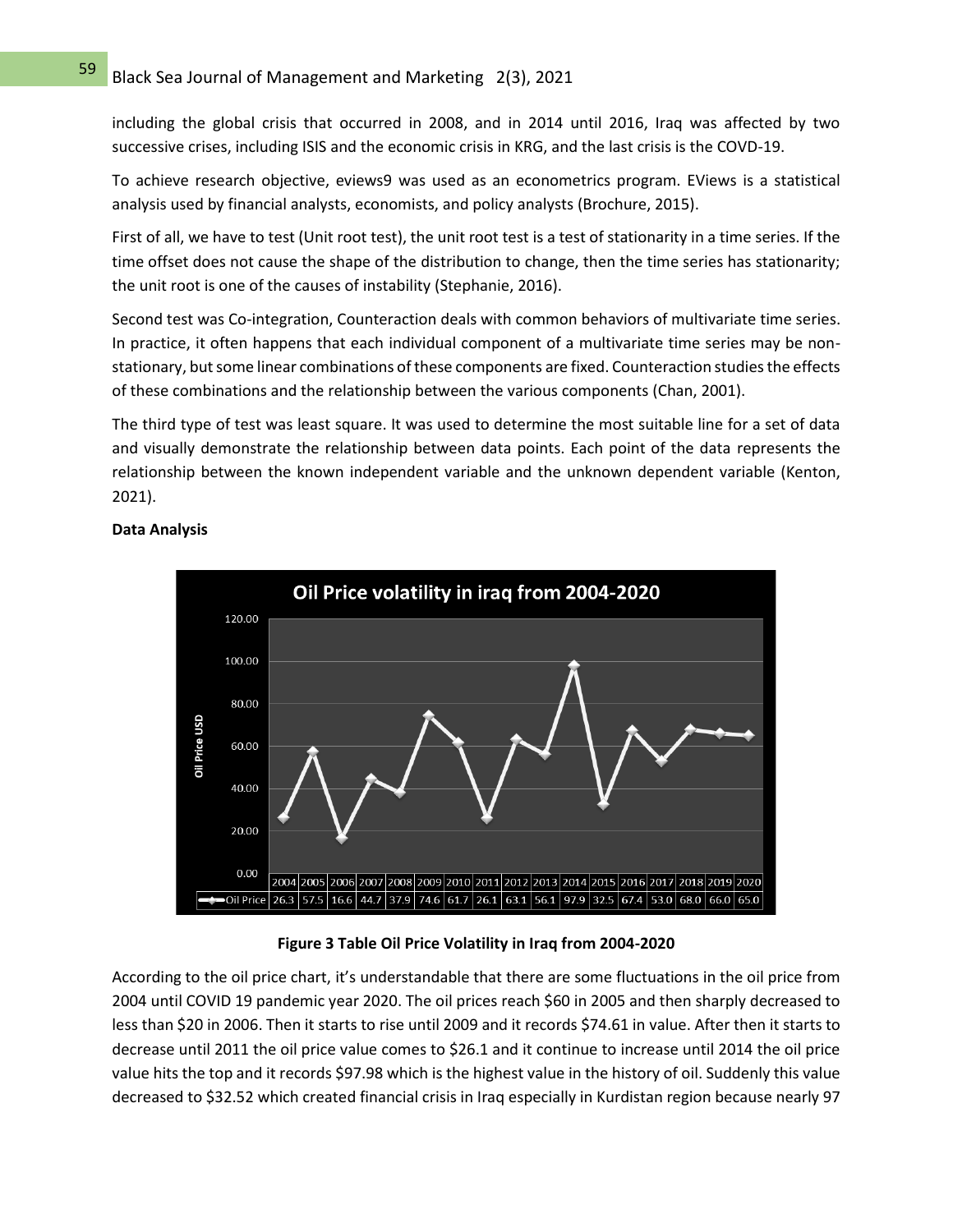percent of income was over oil trade. After then, the oil price increased and decreased until the year of COVID pandemic. In both 2019 and 2020 the oil price was \$66 and \$65 respectively. During this pandemic the oil price didn't face any ups and downs it was nearly the same at value.

Least Squares is one of the best methods which is used to analyse surest data. In here we want to understand the impact of financial crises on oil price. First of all, based on data the probability of oil price is 0.0018 which means there is no problem in our data; we can rely on it and they are stationary. On the other hand, we can see the oil price link between first, second and third year which are less than 5 percent and acceptable. Both R square and adjusted R square tells us that this model is best fit for our investigation. Further, in Co-integration test we have found that there is correlated relation between two variables and they are usable. In the least square model, we wanted to show how the financial crisis affect oil price. The financial crises probability is equal to 0.0413 which is acceptable because it's less than 5 percent. It's better for both R square and adjusted R square to be higher because it shows us that this model is best fit our data. The S. Error regression must be less than 5 percent because having less error shows the best quality of our data. When Probability of F-statistic is less than 5 percent, we can say that our model is very significant and we can use it. 0.0413 is indicated as probability of Financial Crisis which must be less than 5 percent and it's already smaller than 5 percent. Consequently, the result is significant and it has impact on oil price by (-19.17706) percent. This is means if financial crisis happen nearly Iraqi oil price would be affected by 19.17% negatively which is equal to price fall by this rate at the same time. This result comes from the coefficient of financial crises which is scored as 19.17706 negatively. Therefore, our hypothesis is accepted and we can say that the financial crises had negative impact over oil price in the last recent years especially during COVID 19 pandemic when the oil industries were closed.

## **Unit Root Test**

| Table 1-unit root test                             |           |             |        |  |  |  |
|----------------------------------------------------|-----------|-------------|--------|--|--|--|
| Null Hypothesis: D(OILPR) has a unit root          |           |             |        |  |  |  |
| Exogenous: Constant                                |           |             |        |  |  |  |
| Lag Length: 3 (Automatic - based on SIC, maxlag=3) |           |             |        |  |  |  |
|                                                    |           | t-Statistic | Prob.* |  |  |  |
| Augmented Dickey-Fuller test statistic             |           | $-5.222192$ | 0.0018 |  |  |  |
| Test critical values: 1% level                     |           | $-4.121990$ |        |  |  |  |
|                                                    | 5% level  | -3.144920   |        |  |  |  |
|                                                    | 10% level | $-2.713751$ |        |  |  |  |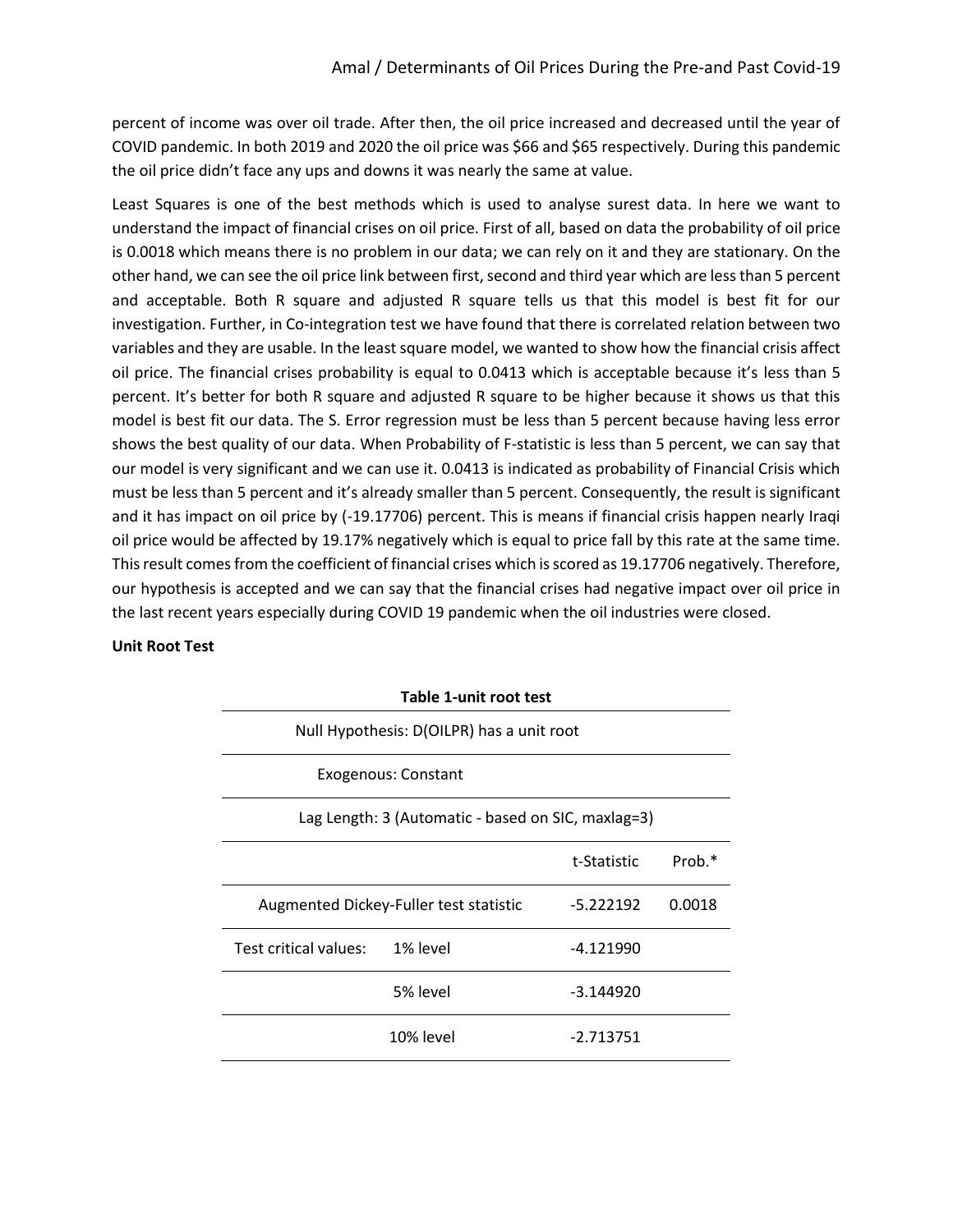# $\frac{61}{10}$  Black Sea Journal of Management and Marketing 2(3), 2021

In this table, we have tested either our data are stationary or not. This kind of test is called unit root test. So, we look at the probability and compare to the p value we can directly understand that our data are stationary or not. The probability for oil price in this table is equal to 0.0018 which means there is no problem in our data and all of the data are stationary. The following table shows the probability result for oil price. We can clearly see that the probability results are less than 5 percent. So again, we found out that our data are reliable and we can use them. The R square and Adjusted R square are equal to 94 and 91 percent respectively which supports our data and tell us this model is fit for our data. Finally, P. F statistic shows that this model is suitable and good for our data.

### **Co-Integration**

| Date: 04/28/21 Time: 00:30                   |            |           |                       |           |  |  |  |
|----------------------------------------------|------------|-----------|-----------------------|-----------|--|--|--|
| Sample (adjusted): 2008 2020                 |            |           |                       |           |  |  |  |
| Included observations: 13 after adjustments  |            |           |                       |           |  |  |  |
| Trend assumption: Linear deterministic trend |            |           |                       |           |  |  |  |
| Series: OILPR FC                             |            |           |                       |           |  |  |  |
| Lags interval (in first differences): 1 to 3 |            |           |                       |           |  |  |  |
| Unrestricted Counteraction Rank Test (Trace) |            |           |                       |           |  |  |  |
| Hypothesized                                 |            | Trace     | 0.05                  |           |  |  |  |
| No. of CE(s)                                 | Eigenvalue | Statistic | <b>Critical Value</b> | $Prob.**$ |  |  |  |
| None *                                       | 0.878231   | 31.63184  | 15.49471              | 0.0001    |  |  |  |
| At most $1*$                                 | 0.279339   | 4.258629  | 3.841466              | 0.0390    |  |  |  |

**Table 2 Co-integration**

The second test is called Co-integration test. In here we have worked on oil price again and we want to identify that our variables are correlated with each other or not. The p value must be less than 5 percent to indicate the relationship between variables of oil price. The statistic trace has been used in this table to indicate the relationship between variables. So, according to the probability results we can find out that probability for both are 0.0003 and 0.0390 which is mean our data have related to each other and it's usable.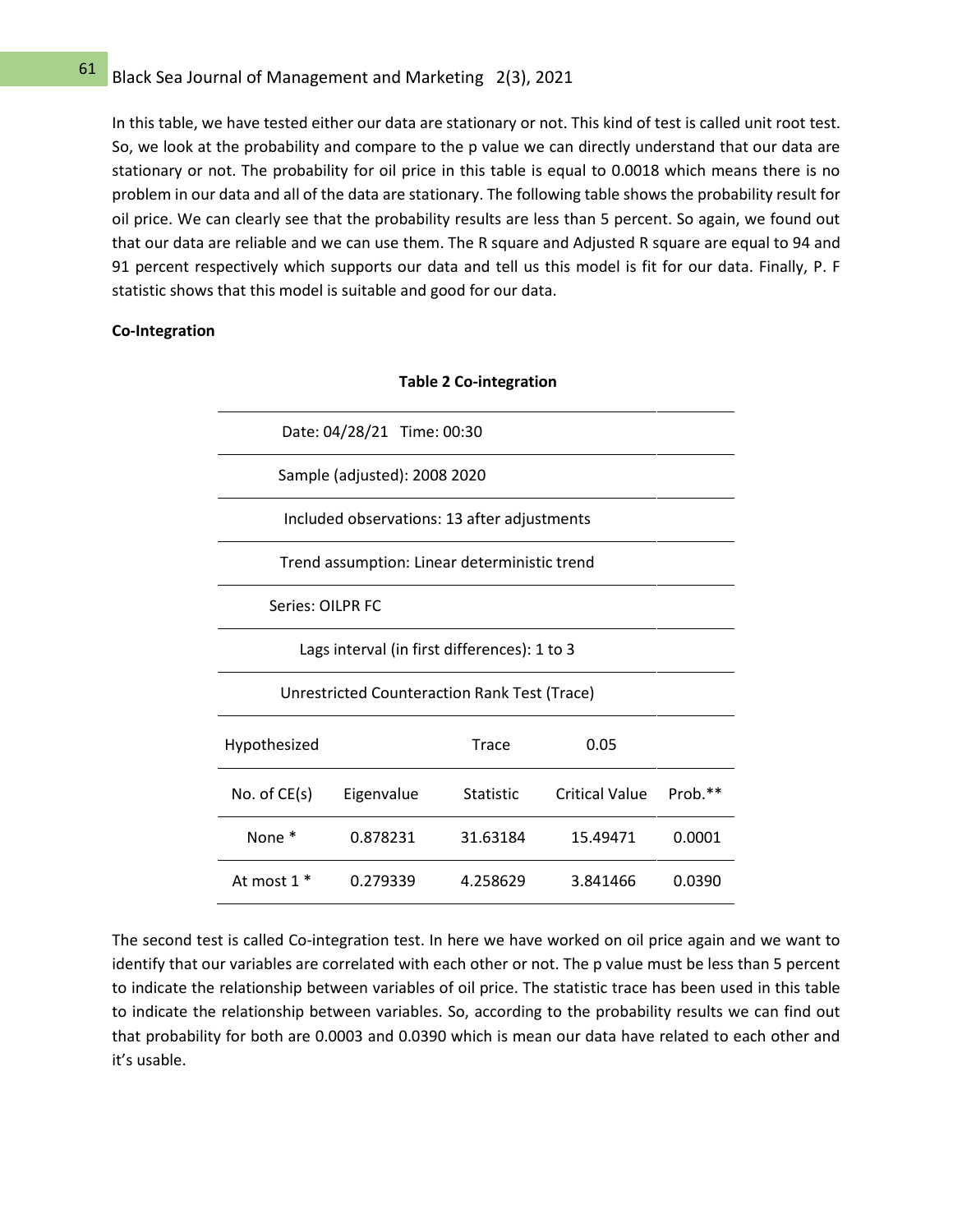### **Least Square**

| <b>Table 3 Least squares</b>                |             |                       |             |          |  |  |  |
|---------------------------------------------|-------------|-----------------------|-------------|----------|--|--|--|
| Dependent Variable: OILPR                   |             |                       |             |          |  |  |  |
| Method: Least Squares                       |             |                       |             |          |  |  |  |
| Date: 04/28/21 Time: 00:42                  |             |                       |             |          |  |  |  |
| Sample (adjusted): 2008 2020                |             |                       |             |          |  |  |  |
| Included observations: 13 after adjustments |             |                       |             |          |  |  |  |
| Variable                                    | Coefficient | Std. Error            | t-Statistic | Prob.    |  |  |  |
| <b>FC</b>                                   | $-0.19177$  | 19.40879              | $-0.988061$ | 0.0413   |  |  |  |
| C                                           | 11.2845     | 30.33889              | 3.997658    | 0.0071   |  |  |  |
| R-squared                                   | 0.831692    | Mean dependent var    |             | 59.20154 |  |  |  |
| Adjusted R-squared                          | 0.823383    | S.D. dependent var    |             | 18.91635 |  |  |  |
| S.E. of regression                          | 0.055414    | Akaike info criterion |             | 8.742765 |  |  |  |
| Sum squared resid                           | 1624.433    | Schwarz criterion     |             | 9.046968 |  |  |  |
| Log likelihood                              | -49.82797   | Hannan-Quinn criter.  |             | 8.680237 |  |  |  |
| F-statistic                                 | 0.643347    | Durbin-Watson stat    |             | 1.897371 |  |  |  |
| Prob(F-statistic)                           | 0.040679    |                       |             |          |  |  |  |

The last table is directly related to our main subject in this study and it's very important to us in some aspects. Least square is a method which is used for understanding how and in which direction the financial crises effects oil price. First, the probability result of Financial Crises is equal to (0.0413) which is less than 5 percent and it's acceptable. The R square in here is 83 percent which is high and tells us that this model is best fit with our data. However, 50 percent and upper is acceptable range for R square in here, but the higher the better. This is also true for adjusted R square which is 82 percent and the higher the better. The S.E regression of this table is 0.05 percent; it's less than 5 percent and the smaller the better. The Probability of F-statistic must be less than 5%. Here our result is good and the model is significant. The probability of Financial Crisis is equal to 0.0413 which is smaller than 5 percent. So, we can say that it is significant and it has impact on oil price by (-19.17706) percent. This means if financial crisis happen nearly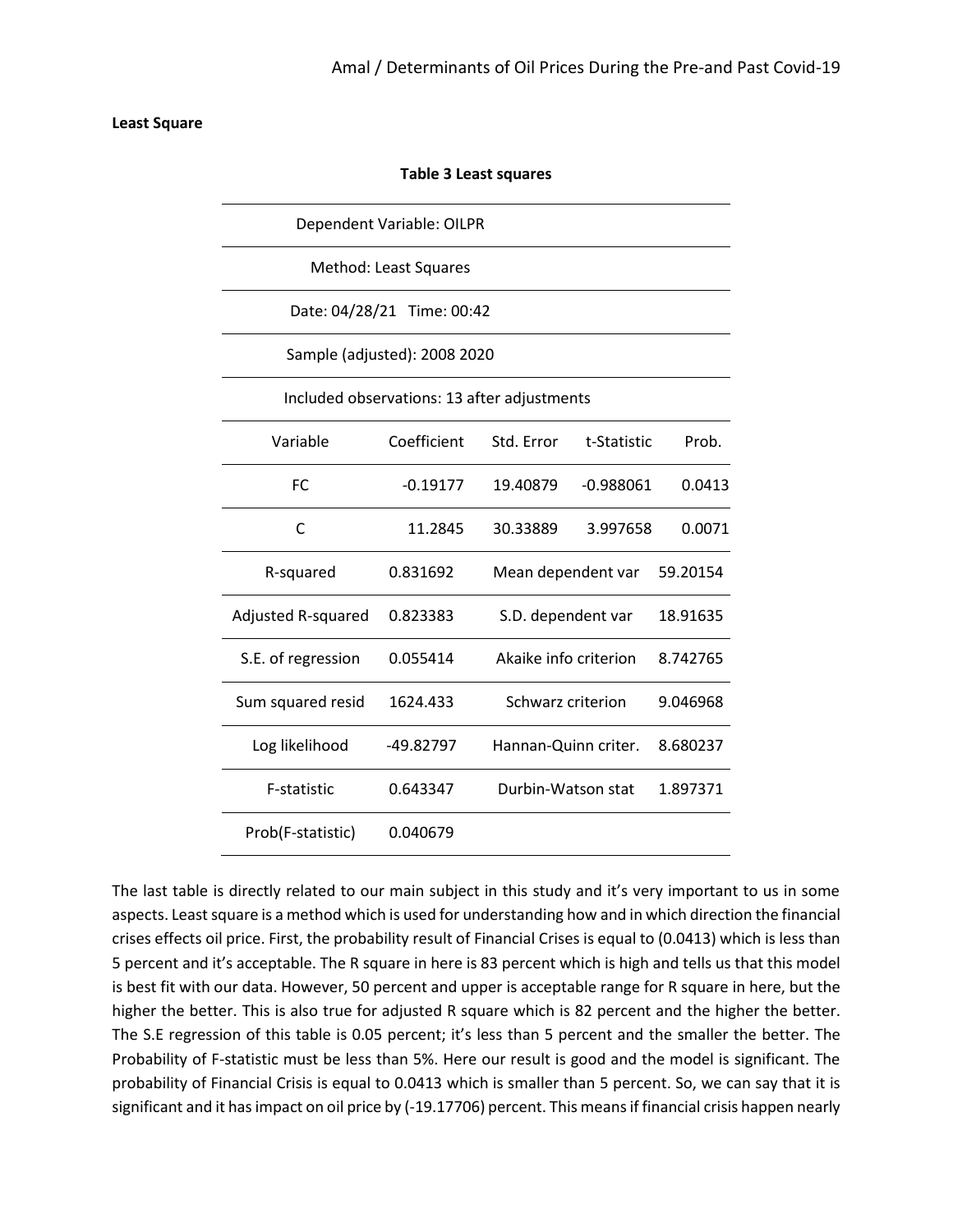Iraqi oil price would be affected by 19.17% negatively which is equal to price fall by this rate at the same time. Our result shows that the hypothesis result is (H0 was rejected and H1is accepted).

### **Conclusion**

In conclusion, the oil industry is one of the most significant industries that affect the globalization and the modernization of our world today. There are several factors that may affect the decrease and increase of oil prices in the market. Unlike other products the main factor effecting oil price is not simply supply and demand, but many products in direct competition with oil like gold and other forms of energy like coal and gas affect the price and demand on oil. Multiple studies have shown that oil prices escalate with economic and financial factors, which means any crisis in the latter will cause the price of oil to fluctuate. Even though oil prices are volatile, its decrease and increase are highly correlated to financial crisis's occurring. Based on several tests made in this research, the results came positively showing that oil prices decrease is related to financial crisis. This highly explains the drastic decrease in oil prices in the year 2020 due to the COVID-19 pandemic, especially because many oil industries shut down. Iraq's economy is highly dependent on oil, therefore, the affect that COVID-19 had on the price decrease of oil industry in the world has sharply and directly caused an economic crisis in Iraq. The research hypothesis has proven that there is a direct impact on oil price decrease in Iraq when financial crisis occurs.

### **Suggestions**

Iraq mostly depends on oil so when oil prices face a collapse Iraq suffers the most. So in order to solve this obstacle Iraq must find new ways to develop and grow its economy. First Iraq must become a more multi-dimensional country and start new plans for the economy in all sectors, for example, production, tourism, and agriculture. Iraq has very good agricultural lands that can grow many plants not to mention the good quality but since it depends so much on oil the agriculture has been quite forgotten by the government. Iraq also has a good capability for cement production and the Middle East generally is in a development period and it may use this to its advantage by selling high quantities as it was before.

## **Study Limitations**

As other researches it can be obvious that this research also has limitations. The limitations about such study was difficulty in obtaining data because the lack of reliable government sources, and on the other hand, due to political problems, we did not find help from any government agency. The second limitation is overlocking time; because of Covid-19; we faced several problems, including the city's closure, which caused the inability to meet the competent authorities in the economy **.**

## **References**

Abdullah. R. T., Majeed, N., Majeed, A., & Younis, A. (2019). The Impact of Financial Crisis and ISIS on the Performance of Telecommunication Companies in Iraq. An empirical analysis of Asia and Zain Companies for the period of (2010-2018). *JZS-B*, 20(3), 663-674.